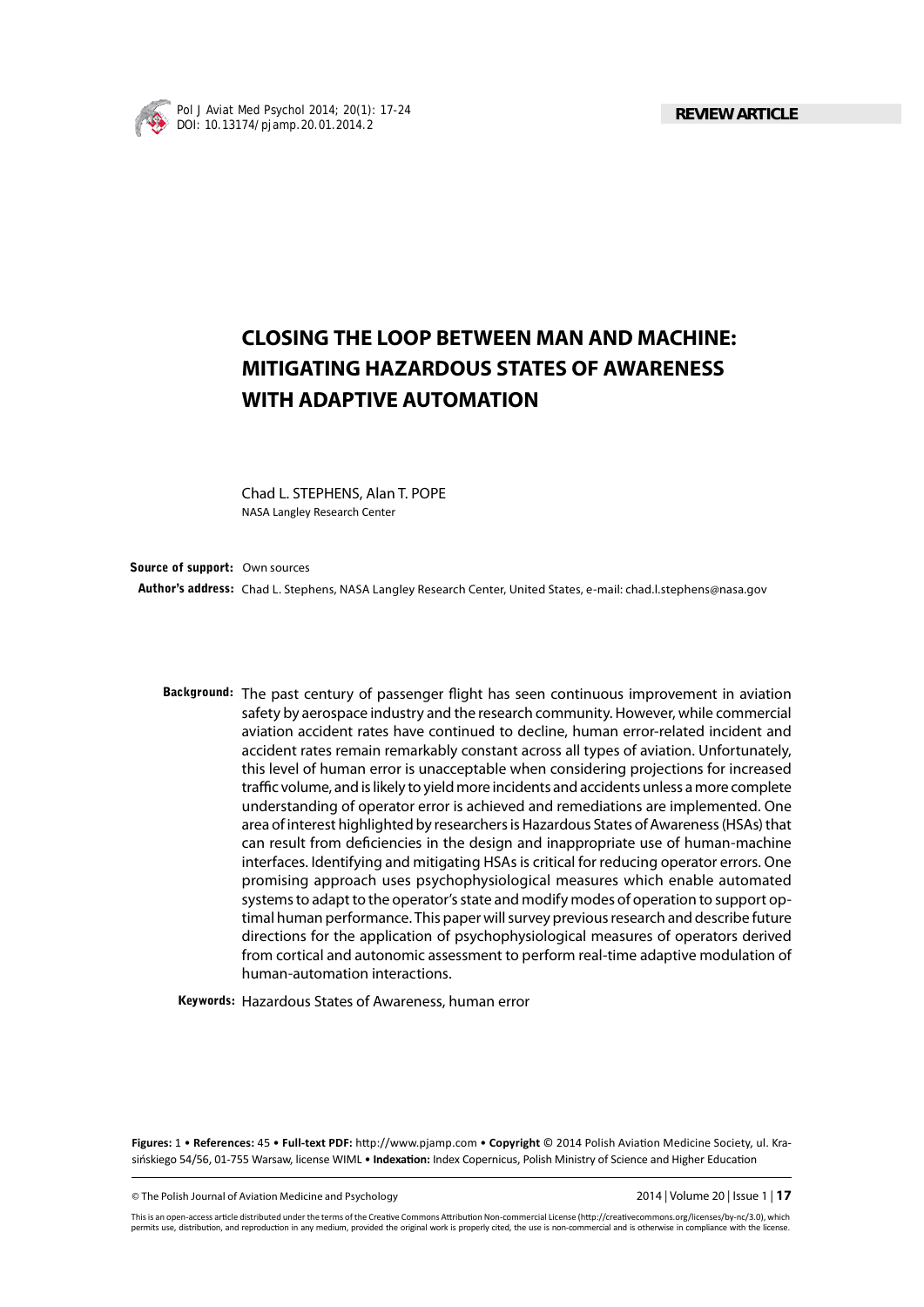## **HUMAN ERROR IN AVIATION INCIDENTS AND ACCIDENTS**

A major challenge for civil aviation safety organizations, such as the National Aeronautics and Space Administration (NASA) and the Federal Aviation Administration (FAA) is to improve the safety record of an industry with an already exceptionally high level of safety. There have been substantial improvements in aviation safety made during the past century of passenger flight due to the aerospace industry's success at developing increasingly advanced and robust technology [7]. A closer look at the causes of aviation accidents reveals that human error accounts for greater than 70% of incidents and accidents in air carrier, commuter air transport, and general aviation operations [6,40,44]. While commercial aviation accident rates have continued to decline, the proportion of human error-related incidents and accidents remains remarkably constant; consequently some have questioned whether the current accident rate is as good as it gets [40]. Further, this consistency is unacceptable when considering projections for increasing traffic volume [8], which will probabilistically lead to more incidents and accidents unless a more complete understanding of operator error is achieved and improved operations are implemented.

The role of human error in incidents and accidents is explicable considering the responsibilities of aircrew during flight: constant awareness of the current state of the aircraft in threedimensional space and as it changes over time and the environment (air traffic, weather information, and terrain). Also, if a fault occurs at any level of the system (an aircraft component fails), the aircrew must compensate for this failure whether or not functionality is restored. The importance of human operators and their ability to flexibly respond to changing demands of tasks and hazards in complex human-machine aviation systems has been the focus of aviation psychology [9]. Researchers noted that it was overly simplistic, if not naive to write off the causes of accidents to operator error [14]. The term "human error" is deceptive, as it implies that the human was the sole cause of the incident or accident. Human error may be observed because a human was the last line of defense in a series of failed system elements. Conventional accident analyses focus almost exclusively on the actions of workers at the front lines; for aviation, the pilots, co-pilots, flight engineers,

air traffic controllers, and dispatch operators. Insightful researchers of human error in aviation [18] suggested a broader approach, which considers that accidents and incidents emerge from a confluence of system failures – including individual human performance. The theoretical Swiss Cheese model [30] and the Human Factors Analysis and Classification System (HFACS) [41] reveal issues operators encounter when interfacing with complex systems that researchers and system designers can systematically examine to improve operator performance and safety.

## **HAZARDOUS STATES OF AWARENESS IN AVIATION**

A major component of human error in operational incidents and accidents stem from human conditions that have been termed "hazardous states of awareness" (HSAs) [24]. HSAs typically occur when operators of human-machine systems perform prolonged, routine, and habitual activities. A taxonomy of HSAs has been developed to further understand types of HSAs and encourage systematic study of countermeasures [36]. Since the pilot is the last line of defense in an aviation context, efforts to understand and characterize HSAs for the purpose of decreasing human error represent an area for continued improvement in aviation safety. Human error in aviation has been dealt with principally by automating flight tasks. Although effective to the degree that this automation is reliable, it relegates the pilot to the role of backup to or cross-checker of automation [22,37,39]. This results in additional problems (e.g., complacency, inattention, etc.) noted by pilots and researchers [1]. Such issues instigated "human-centered" automation concepts, which aim to improve pilot-automation interaction, and maintain an active role for the pilot. One such concept, *adaptive automation* (AA), permits flexible allocation of automation functions based on consideration of factors including operator state [34]. Some uses of adaptive automation have shown benefits in performance, increased situational awareness, and decreased cognitive workload in human-machine system users [29]. Adaptive automation is a nascent and challenging area of research; now is an exciting time to be investigating this capability.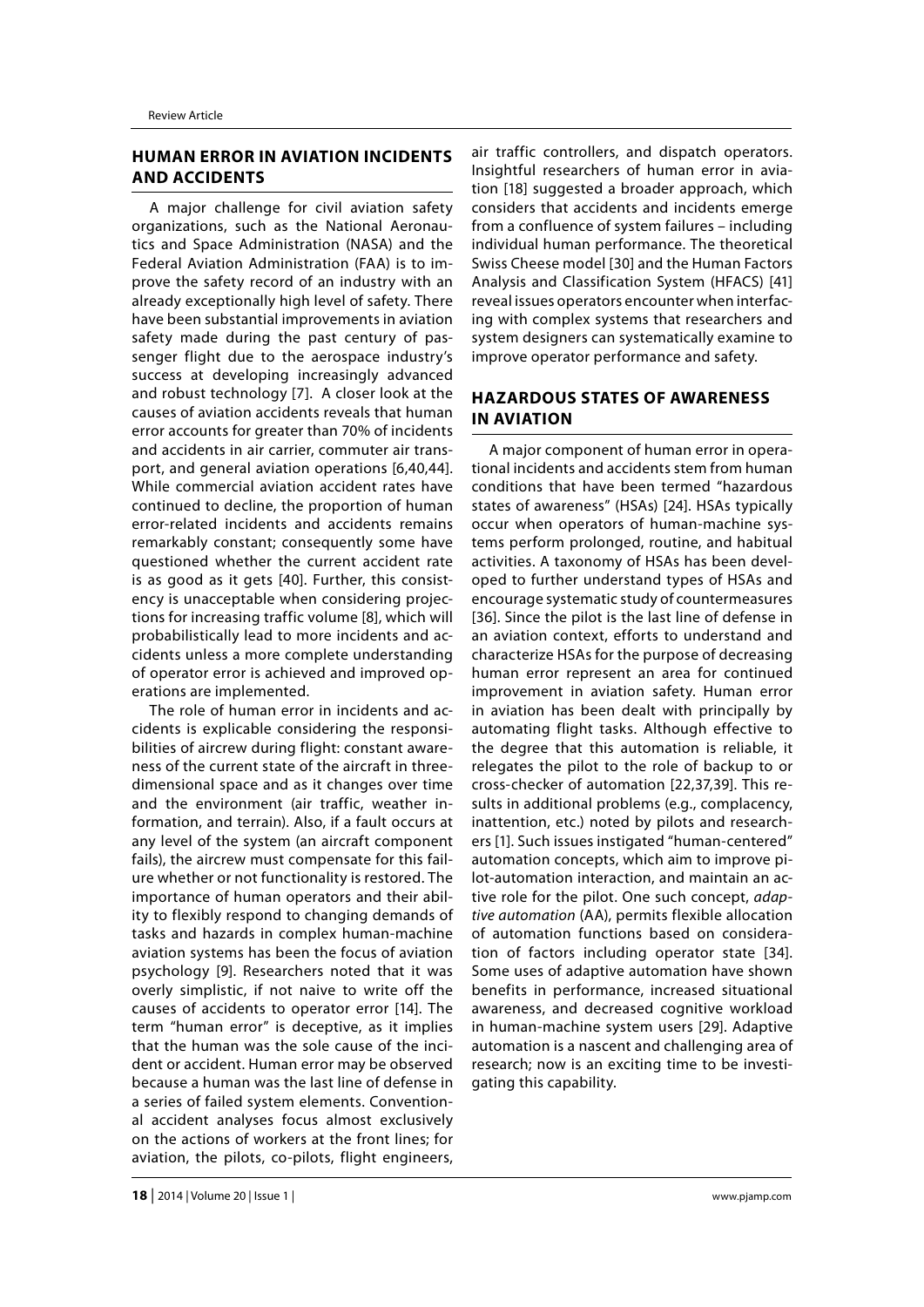## **PSYCHOPHYSIOLOGICALLY ADAPTIVE SYSTEMS (PAS): AA AS A SPECIAL CASE OF A CLOSED-LOOP SYSTEM**

Researchers at NASA Langley Research Center established the first program to assess pilot mental state, specifically task engagement, via psychophysiological measures: electroencephalogram, event-related potentials, and heart-rate variability (EEG, ERP, and HRV) in the early 1980s [27]. The early work done by this group and research sponsored by this group transitioned basic psychophysiological research techniques to more applied/operational settings [3,4,45]. A major impetus for this research effort came through an analysis of narratives in the Aviation Safety Reporting System (ASRS), which identified suboptimal awareness states: complacency, boredom, diminished alertness, compromised vigilance, and lapsing attention. This analysis led Pope and Bogart [24] to identify hazardous states of awareness and investigate specific psychophysiological markers of operator engagement. This approach presented a promising technique for identifying diminished functional state. Pope and Bogart [23] extended this work by focusing on modification of attention in individuals diagnosed with attention-deficit disorder. The adaptive system was programmed to recognize each individual's characteristic EEG profile, using a technique similar to that used by Pope and Bogart [24].

Science fiction is an influential source and has been identified as contributing to realworld technology, war, and politics [42]. Looking ahead to the future and considering the

possibilities of blending human and machine potential, U.S. Air Force researchers described a prospective aviation technology a symbionic cockpit capable of considering the mental state of the pilot to optimize mission performance [31]. Inspired by these researchers and a description of a Physiological Control and Monitoring System (PCMS) from science fiction of two decades earlier [28] and informed by work in the fields of psychophysiology and biofeedback, a closed-loop biocybernetic system was developed and experimental results from this system demonstrated the operation of a psychophysiologically adaptive automation system [26]. The biocybernetic system was based upon a closedloop concept that involved adjusting or modulating (cybernetic, for governing) a person's task environment based upon a comparison of that person's psychophysiological responses (bio-) with a training or performance criterion.

This effort to construct a *biocybernetic* system benefited from a fortuitous confluence of developments and available capabilities. A shift in emphasis within the aerospace human factors community from the problems of high workload to concerns about underload issues from increasing automation, articulated by Hancock and colleagues [12,13] and others [11,16], resulted in a focus of the NASA Langley Research Center (LaRC) mental state research onto issues of complacency and boredom. The Multiple-Attribute Task (MAT) Battery, developed at LaRC [2] provided a set of integrated laboratory tasks resembling activities performed by pilots including compensatory tracking, system monitoring, resource management, and com-



Fig. 1. Biocybernetic Closed-Loop System used to monitor operator state and adjust level of automation of the Multi-Attribute Task Battery. (modified from [26])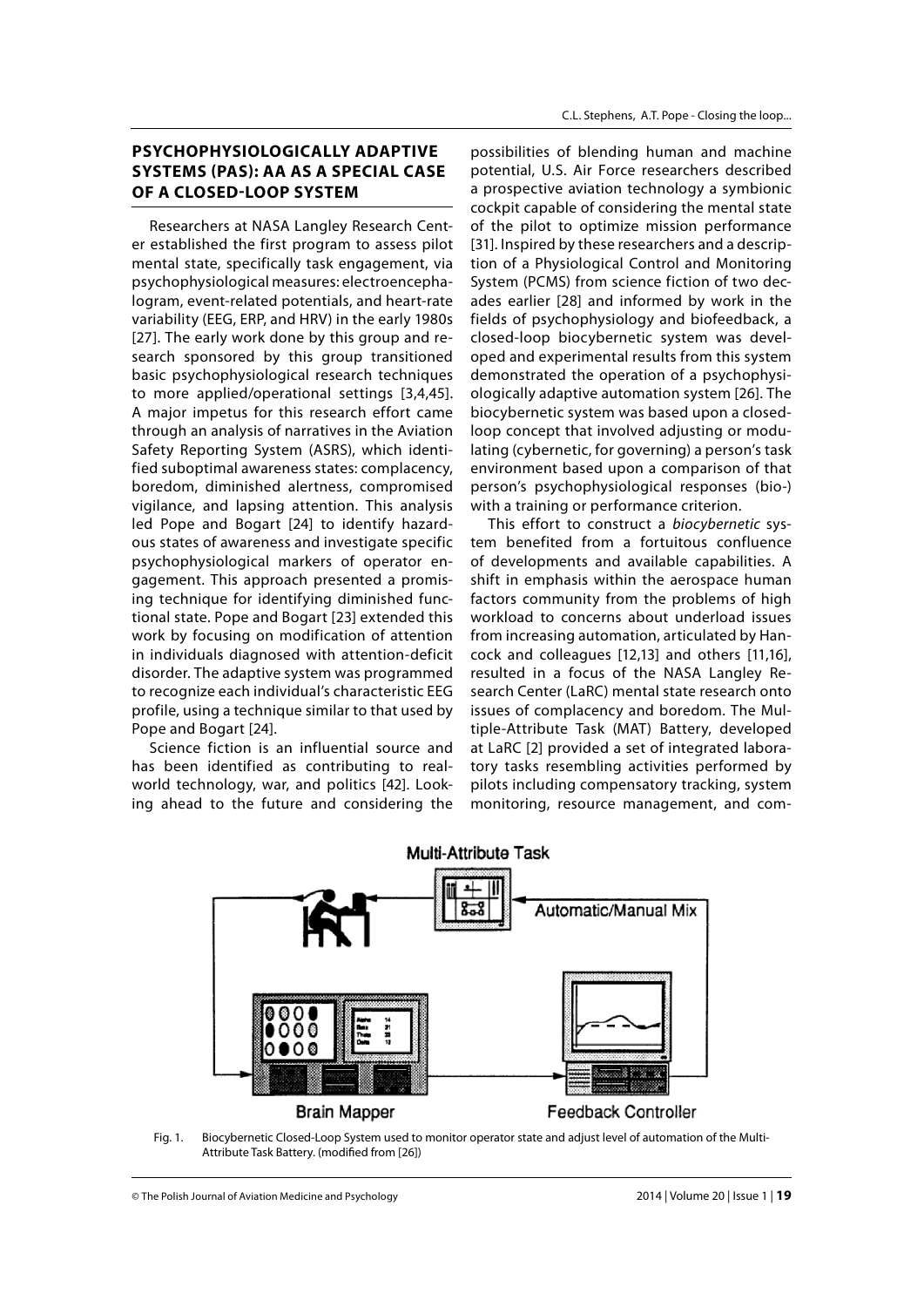munication tasks. The subjects in experiments could be asked to perform the tasks individually or simultaneously and the tracking task could operate in automatic or manual mode while the other tasks were designed to operate in manual mode. The MAT Battery was not designed to be a flight simulator; the great utility of this application was (and continues to be) the capability of testing human (i.e., non-pilot) behavior in a multi-tasking context that parallels aviation tasks.

A number of improvisations and expedients were made in order to implement the biocybernetic system prototype incorporating the MAT Battery (see Fig. 1.). Pope and Bogart [24] introduced a conceptual model of HSA-inducing individual and situational factors and a methodology based on discriminant analysis of electrocortical frequency band powers to distinguish between hazardous and optimal states. However, this discriminant analysis methodology did not lend itself to the real-time tracking of operator state necessary for timely adaptive response. The psychophysiological literature [5,17,21,43] described shifts in EEG characteristics as attentional states fluctuated, which suggested that a ratio measure derived from the EEG might serve as a real-time responsive index of attentional state. This index was constructed to have higher values for subject states corresponding to greater degrees of mental engagement, that is, greater demands for operator involvement [25]. A sustained reversal in slope of the trend of such an index over a time window, essentially the time derivative of the index time series, was used as the criterion for indicating state change prompting an adaptive system response.

Recently, an independent research group [15] examined and expounded upon the capability of the biocybernetic system described by Pope et al. [26]. The concept of "performance equilibrium", which defines the high performance index, was underscored by Hettinger et al. as [15] the goal of an adaptive interface such that the human-machine system is maintained within the boundaries of a desired envelope with respect to some psychophysiological variable(s). Hettinger et al. describe a neuroadaptive interface as a system of computer-based displays and controls, which are driven by specified cognitive and/or emotional states of the user. This adaptation can alter the information presented to the user as well as modulate the control the user can exert on

the system. This function may be thought of as psychophysiologically-based *modulation* of the system that the operator is consciously controlling by indirect means. This difference between modulation and control distinguishes the biocybernetic paradigm in the LaRC and ODU work from other brain-computer interface (BCI) work. This examination by Hettinger and colleagues identifies the strengths of this work and supports continued work on this line of research. Furthermore, while the previous research was thorough, it was not exhaustive and there are still many methodological and theoretical stones left unturned.

# **CURRENT RESEARCH AND FUTURE DIRECTIONS**

Four applications of the closed-loop system design were proposed by Pope and Bogart [25] and Pope et al. [26]: 1) psychophysiologically adaptive automation; 2) validation of candidate psychophysiological indices of operator state; 3) evaluating an interactive system design by determining optimal human/system task allocation 'mixes,' and 4) a psychophysiological self-regulation training system based on the adaptive task concept. Of these, only the psychophysiologically adaptive automated system application has been researched to any extent, primarily by investigators at ODU [35]. Current and future research efforts will focus on the first and second application by examining various configurations of psychophysiologically adaptive automation as a means for maintaining effective operator state.

Current research efforts involve the use of a recently developed version of the Multi-Attribute Task Battery (MAT-B II), which contains the same tasks as the original MAT Battery with the addition of more extensive automation capabilities and greater experimenter control over the software application. An ongoing study uses an open-loop design in which experimental subjects operate the MAT-B II while the system steps through sixteen levels of automation from fully manual to fully automated. The EEG and ECG of experimental subjects are recorded during these interactions for post hoc decomposition into time and frequency domain variables and for statistical analysis. Subjects also complete self-reported measures of workload and input behavior is monitored throughout the task. In this initial open-loop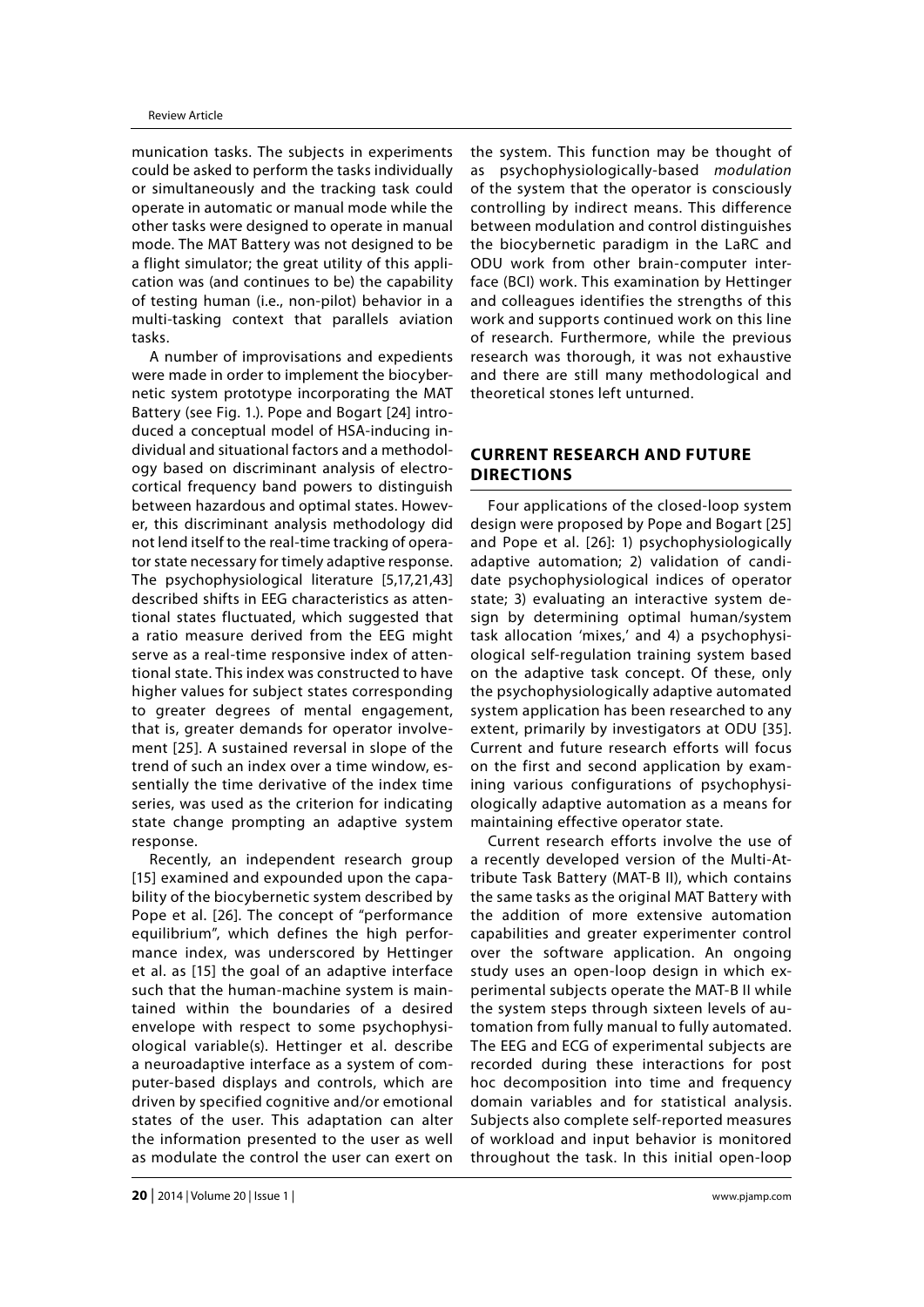phase the MAT-B II function is controlled by a script file and no adaptive automation occurs. Additional investigations are planned to examine the effects of mixtures of automation level on psychophysiological, self-report, and observational measures. The intent of these initial studies is to determine the effects of various levels of automation on operator state indices derived from EEG and ECG, including those from previous LaRC/ODU research and published research in the fields of psychophysiology, human factors, and human machine interface.

Developing a biocybernetic system requires answering the question: How are psychophysiological parameter changes to be interpreted meaningfully to drive adaptation? Empirical research and development are required to examine the couplings between neuroadaptive interface concepts and nervous system activity in real world situations. Investigations are necessary to provide practical information about how such systems should be designed to allow for further specification and efficiency of such systems. In order to continue the LaRC/ ODU efforts it is necessary to apply a closedloop paradigm, which involves psychophysiologically derived indices of operator state to drive the automation of the operational task. The follow-on work to the current open-loop investigations will involve an enhanced version of the MAT-B II capable of receiving inputs from a controller, which incorporates operator state indices into its automation mode decisions. This psychophysiologically adaptive automation capability will allow for validation of previous findings in the MAT-B II. Furthermore this capability will allow for validation of candidate psychophysiological indices of operator state

Selecting the psychophysiological signals for the task-modulating index is critical when implementing psychophysiologically-based adaptive automation. Pope et al. [26] demonstrated a method to evaluate the relative usefulness of candidate EEG indices for reflecting mental engagement in a task. In the initial biocybernetic system, candidate engagement indices were gleaned from the EEG literature on attention and vigilance. Recent clinical research, has employed a similar ratio construction as a diagnostic indicator in Attention Deficit Hyperactivity Disorder [19]. The problem of determining the relative usefulness of a cognitive index can be seen as one of determining the relative strengths of the functional relationships between the candidate indices and task characteristics (e.g., manual versus automatic modes) in a closedloop configuration. This powerful method is an adaptation of a procedure first described by Mulholland [20] in a biofeedback context. The closed-loop index evaluation method offers one approach to validating competing candidate index definitions from the literature and from algorithmic methods [32,33], in the context of the closed-loop paradigm, the paradigm in which they will be employed in the planned PAS.

## **APPLICATION OF PAS-ENHANCED FLIGHT CONCEPTS: THE NATURALISTIC FLIGHT DECK**

The Naturalistic Flight Deck (NFD) [38] is the implementation of a "clean-slate" design of a consistent and complete flight deck, which can serve as a platform for employing psychophysiologically adaptive automation to synergistically combine an innovative flight control design with self-regulation training. Modern automation design does not take pilot engagement into consideration; consequently, pilot state shifts between the extremes of boredom (when the automation is handling everything) and stress (when the automation returns control to the human or fails). The NFD is built on the concept of complementary automation or "complemation" (as contrasted with automation), which prescribes that the technology in the aircraft be applied with the goal of complementing the human (accentuating the pilot's strengths and compensating for his weaknesses) rather than usurping the pilot's role. One proposal for the NFD integrates state monitoring and mitigation to augment an innovative flight control design that is itself already designed to enhance pilot engagement - the H-mode. In automated environments, operator engagement may be maintained by a controller design such as the H-mode [10], a haptic control system that keeps the pilot engaged in anticipation of possible automation degradation. The H-mode based design, in which the pilot initiates significant flight behaviors (e.g., turns, takeoffs, altitude changes) at or near the time of execution (i.e., no lengthy preprogrammed route executions) while automation handles inner-loop control and fosters pilot engagement.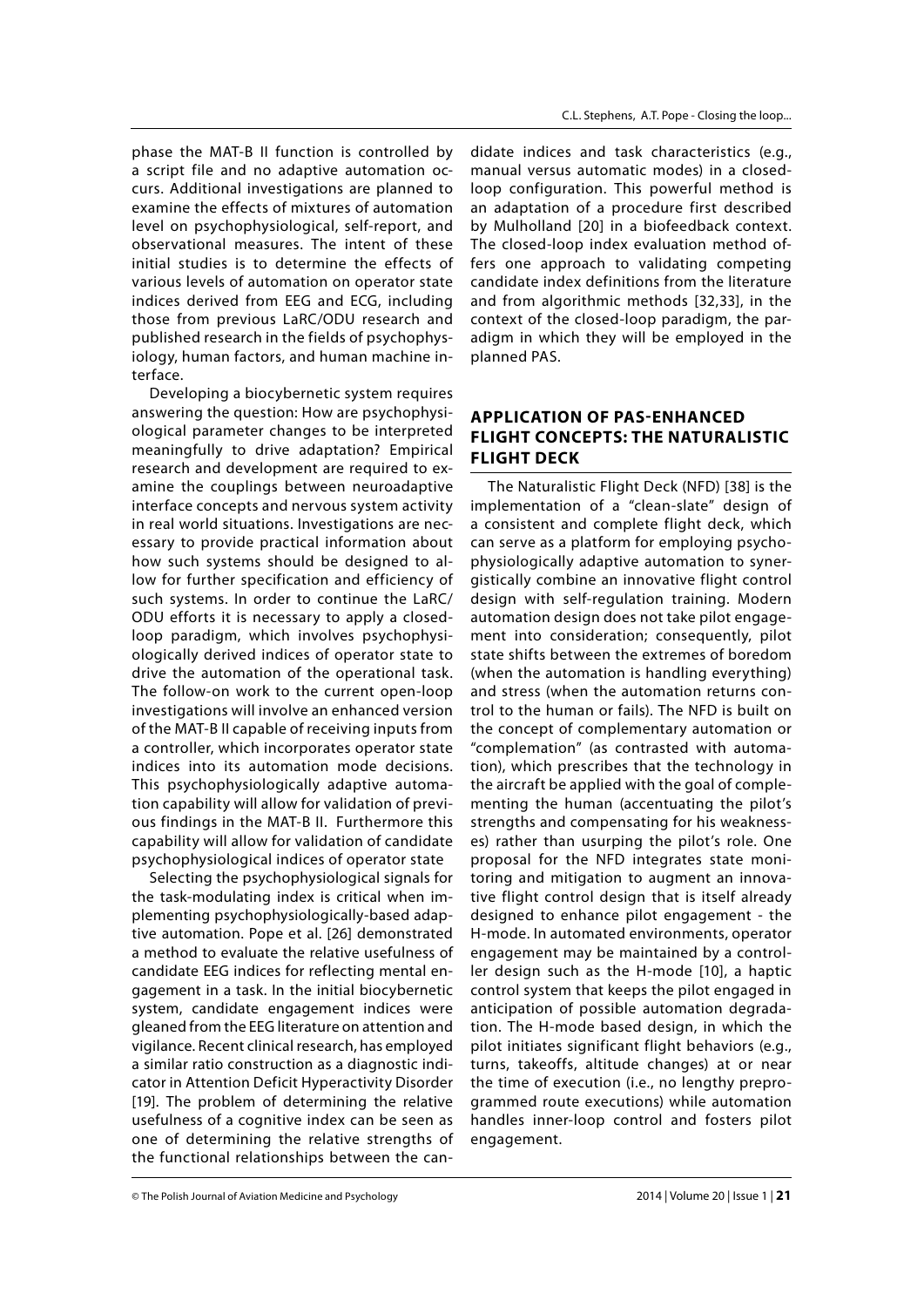Review Article

#### **CONCLUSION**

The applications of psychophysiologicallybased adaptive automation systems in aviation hold great promise. As designed and experimentally implemented these systems have demonstrated the capability of improving operator performance in multi-task, humanmachine systems. The potential for assessing operators in aviation, rail and highway transportation for the purposes of mitigating HSAs and increasing safety is very real. The future directions described point out some important areas yet to be fully examined empirically. The integration of a PAS into the updated Multi-Attribute Task Battery (MATB-II), will allow researchers in aviation and other areas interested in multi-tasking situations to explore the effects of neuroadaptive levels of workload and automation mixes on operator state. Inclusion of a PAS in the NFD represents one experimental operator/vehicle system concept currently in use to investigate these issues; defining the control parameters of such a cooperative vehicle still requires extensive research and development. Until these and other key factors are fully assessed the use of biocybernetic or neuroadaptive technology will remain limited to the laboratory. The promise of these types of systems underscores the need to continue investing in their development and evaluation as a viable technology for mitigating HSAs and improving safety.

This article was originally published in the Proceedings of the International Workshop on the Psychophysiological Aspects of Flight Safety in Aerospace Operation, 16-17 Sept 2011, Poland.

#### **AUTHORS' DECLARATION:**

**Study Design**: Chad L. Stephens, Alan T. Pope; **Data Collection:** Chad L. Stephens, Alan T. Pope; **Manuscript Preparation:** Chad L. Stephens, Alan T. Pope; **Funds Collection:** Chad L. Stephens, Alan T. Pope. The Authors declare that there is no conflict of interest.

#### **REFERENCES**

- 1. Billings C E. Human-centered aircraft automation: A concept and guidelines. Moffett Field, CA: NASA Ames Research Center; 1991.
- 2. Comstock JR, Arnegard R J. The multi-attribute task battery for human operator workload and strategic behavior research. (No. 104174). Hampton, VA: National Aeronautics and Space Administration; 1992.
- 3. Comstock JR, Harris RI, Pope AT. Physiological Assessment of Task Underload (No. N89-19846). Hampton, VA: National Aeronautics and Space Administration; 1988.
- 4. Cunningham S, Freeman F. The electrocortical correlates of fluctuating states of attention during vigilance tasks (No. 95N14864). Hampton, VA: NASA Langley Research Center; 1994.
- 5. Davidson RJ. EEG measure of cerebral asymmetry: coneptual and methodological issues. International Journal of Neuroscience 1988; 39:71-89.
- 6. FAA. The national plan for civilian aviation human factors: An initiative for research and application. 1990.
- 7. FAA. A revision of the national plan for civilian aviation human factors. 1995.
- 8. FAA. A Plan for the Future: 10-Year Strategy for the Air Traffic Control Workforce. 2009.
- 9. Fitts PM. Human engineering for an effective air navigation and traffic control system. Washington, DC: National Research Council; 1951.
- 10. Flemisch F, Adams C, Conway S, Goodrich K, Palmer M, Schutte P. The H-Metaphor as a guideline for vehicle automation and interaction (No. TM-2003-212672). Hampton, VA: NASA Langley Research Center; 2003.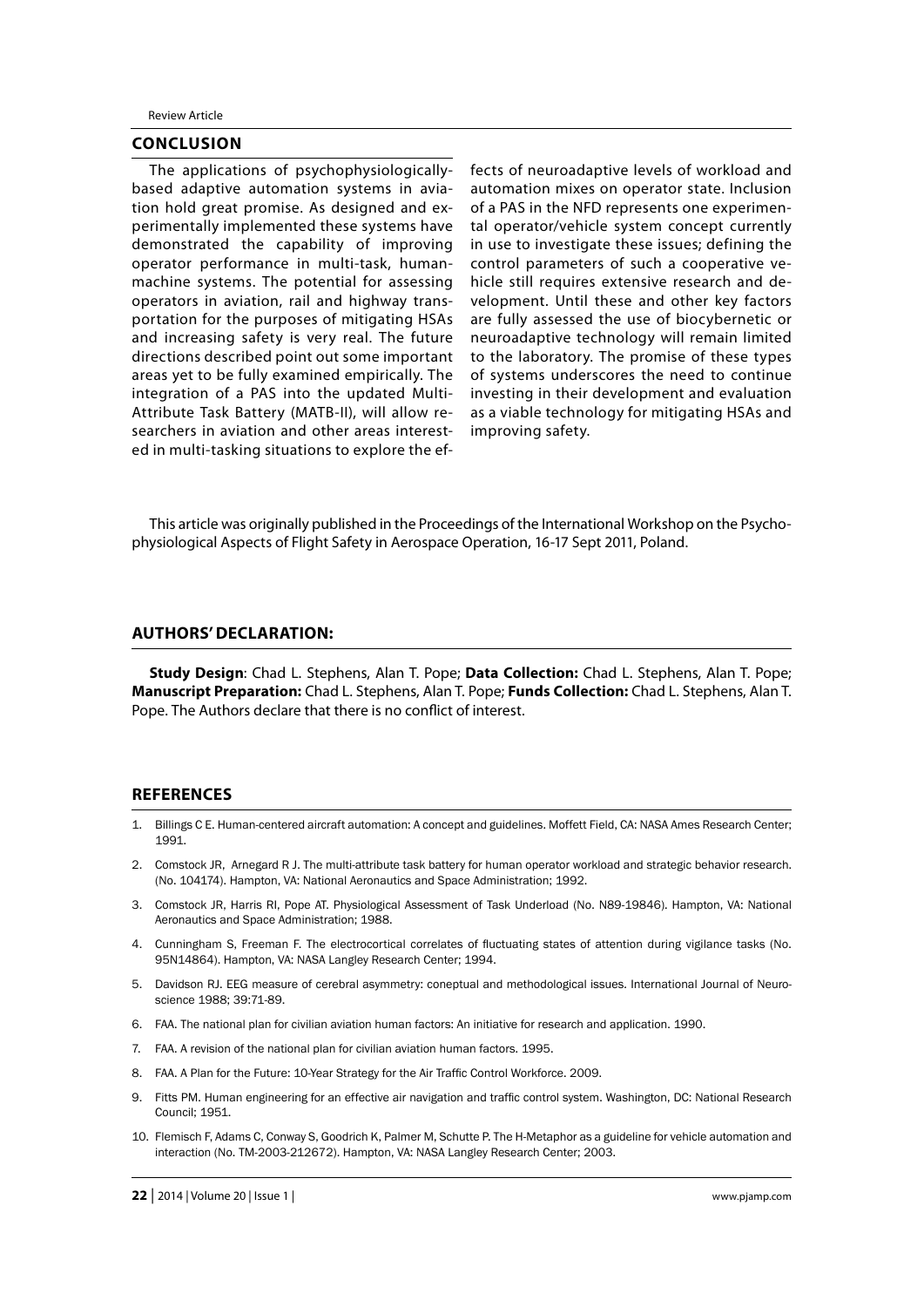- 11. Gaillard A. Comparing the concepts of mental load and stress. Ergonomics 1993; 36:991-1005.
- 12. Hancock P, Chignell M. Adaptive control in human-machine systems. In P. Hancock (Ed.), Human factors psychology (pp. 305-45). North Holland: Elsevier Science Publishers; 1987.
- 13. Hancock P, Warm J. A dynamic model of stress and sustained attention. Human Factors 1989; 31:519-37.
- 14. Heinrich H, Petersen D, Roos N. Industrial accidents prevention: A safety managment approach (5th ed.). New York: McGraw-Hill; 1980.
- 15. Hettinger L, Branco P, Encarnacao LM, Bonato P. Neuroadaptive technologies: applying neuroergonomics to the design of advanced interfaces. Theoretical Issues in Ergonomics Science 2003; 4:220-37.
- 16. Hockey G. A state control theory of adaptation and individual differences in stress management. In G. Hockey, A. Gaillard & M. Coles (Eds.), Energetics and human information processing (pp. 285-298). Dordrecht: Kluwer; 1986.
- 17. Lubar JF. Discourse on the Development of EEG Diagnostics and Biofeedback for Attention-Deficit/Hyperactivity Disorders. Biofeedback and Self-Regulation 1991; 16:201-25.
- 18. Maurino D, Reason J, Johnston N, Lee R. Beyond Aviation: Human Factors. Surrey, UK: Ashgate Publishing Group; 1995.
- 19. Monastra V, Lynn S, Linden M, Lubar JF, John G, LaVaqueT. Electroencephalographic Biofeedback in the treatment of attention-deficit/hyperactivity disorder. Applied Psychophysiology and Biofeedback 2005; 30:95-114.
- 20. Mulholland T. Biofeedback as Scientific Method. In G. Schwartz & J. Beatty (Eds.), Biofeedback: Theory and Research (pp. 9-28). New York: Academic Press; 1977.
- 21. Offenloch K, Zahner G. Computer Aided Physiological Assessment of the Functional State of Pilots during Simulated Flight. Paper presented at the NATO Advisory Group for Aerospace Research and Development. 1990, September 1-9.
- 22. Palmer M, Rogers W, Hayes P, Latorella K, Abbott T. A Crew-Centered Flight Deck Design Philosophy for High-Speed Civil Transport (HSCT) Aircraft. Hampton: NASA Langley Research Center; 1995.
- 23. Pope A, Bogart E. Extended attention span training. Paper presented at the Technology Transfer Conference and Exposition, San Jose. 1991, December 3-5.
- 24. Pope A, Bogart E. Identification of Hazardous Awareness States in Monitoring Environments. (No. 921136): SAE 1992 Transactions: Journal of Aerospace 1992.
- 25. Pope A, Bogart E. Extended attention span training system: Video game neurotherapy for Attention Deficit Disorder. Child Study Journal 1996; 26:39-50.
- 26. Pope A, Bogart E, Bartolome D. Biocybernetic System Validates Index of Operator Engagement in Automated Task. Biological Psychology 1995; 40:187-95.
- 27. Pope A, Bowles R. A program for assessing pilot mental state in flight simulators. Paper presented at the American Institute of Aeronautics and Astronautics. 1982.
- 28. Poyer J. North Cape. Garden City: Doubleday & Company; 1969.
- 29. Prinzel L, Freeman F, Scerbo M, Mikulka P, Pope A. A Closed-Loop System for Examining Psychophysiological Measures for Adaptive Task Allocation. International Journal of Aviation Psychology 2000; 10:393-410.
- 30. Reason J. Human Error. New York: Cambridge University Press; 1990.
- 31. Reising M, Moss R. 2010: The Symbionic Cockpit. IEEE Aerospace and Electronic Systems 1986; 1:24-7.
- 32. Russell C, Wilson G. Feature saliency analysis for operator state estimation. Paper presented at the 11th International Conferenceon Human-Computer Interaction, Las Vegas, NV. 2005.
- 33. Russell C, Wilson G, Rizki MT, Gustafson S. Comparing classifiers for real time estimation of cognitive workload. Paper presented at the 11th International Conference on Human-Computer Interaction, Las Vegas, NV. 2005.
- 34. Scerbo M. Theoretical perspectives on adaptive automation. In R. J. Parasuraman & M. Mouloua (Eds.), Automation and human performance: Theory and applications (pp. 37-64). Mahwah, NJ: Erlbaum Associates Inc.: 1996.
- 35. Scerbo M, Freeman F, Mikulka P. A biocybernetic system for adaptive automation. In R. Backs & W. Boucsein (Eds.), Engineering Psychophysiology (pp. 241-254). Mahwah, NJ: Lawrence Erlbaum Associates; 2000.
- 36. Scerbo M, Freeman F, Mikulka P, Schoenfeld V, Eischeid T, Krahl K et al. Hazardous state of awareness: What are they and how do we measure them? Aviation Psychology 1999; 2:854-60.
- 37. Schutte PC. Complemation: An alternative to automation. Journal of Information Technology Impact 1999; 1:113-18.
- 38. Schutte PC, Goodrich K, Cox D, Jackson B, Palmer M, Pope AT, et al. The Naturalistic Flight Deck System: An Integrated System Concept for Improved Single-Pilot Operations. Hampton, VA: NASA Langley Research Center; 2007.
- 39. Schutte PC, Latorella KA, Comstock JR, Rudisill M, Trujillo AC. Countermeasures for skill, rule, and knowledge-based errors. Paper presented at the Tenth International Symposium On Aviation Psychology. 1999.